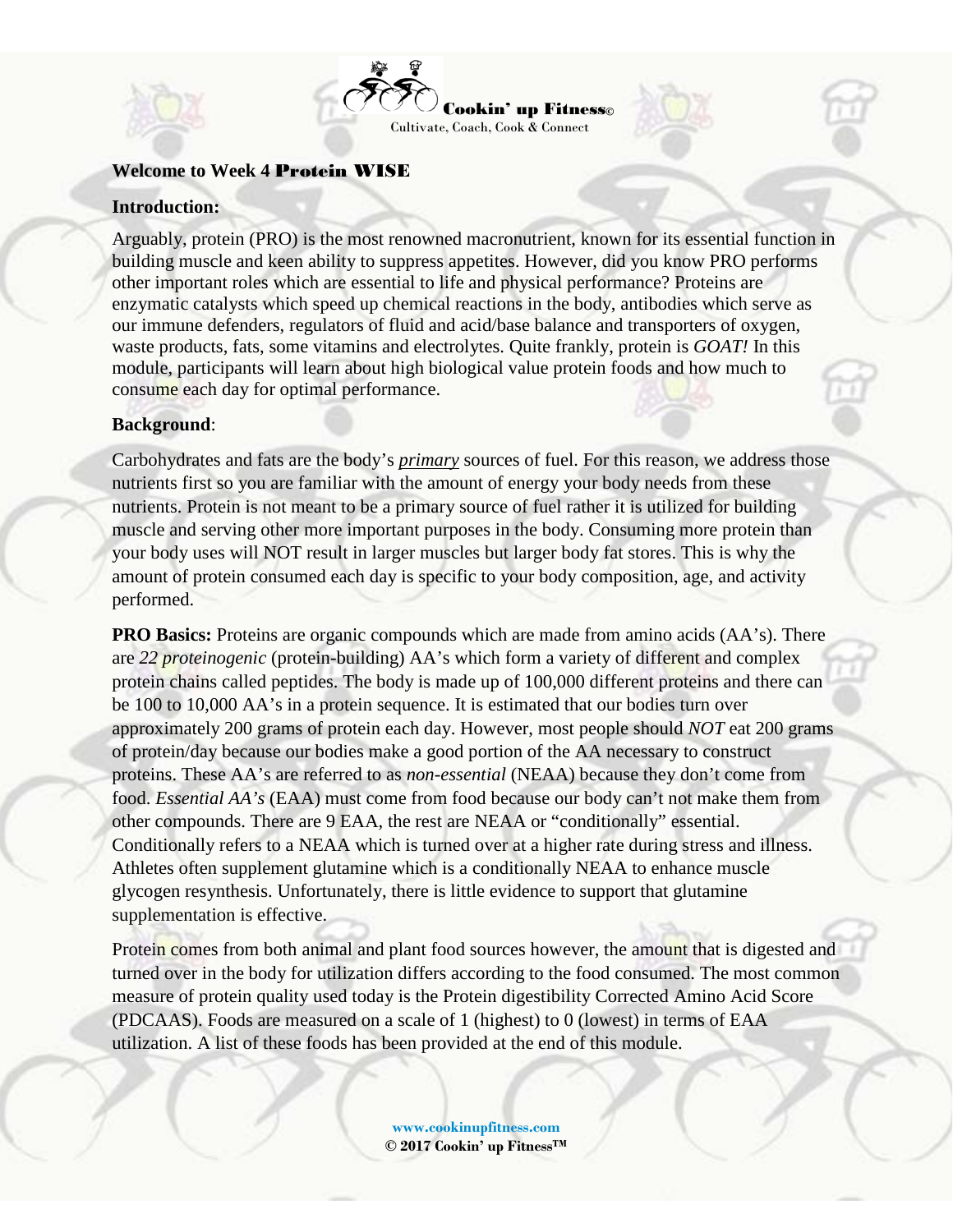

## **Week 4 Focus:**

- 1. Review **PRO** results from week 1 food log and compare results to recommendations *(We encourage participants to continue to log food into the USDA SuperTracker 3 to 4 days each week to evaluate changes and make adjustments)*
- 2. Calculate **PRO** fueling needs based on individual sport/activity
- 3. Learn about HBV protein food sources

**Week 4 Challenge:** Meet **PRO** goal within 5 to 10% of recommended range

Connect: To connect with us, follow us on [Instagram.](https://www.instagram.com/cookinupfitness/) Direct message (DM) us for general questions about the Nutrition Basic Training program.

**Coach:** Individual coaching is available upon completion of this Nutrition Basic Training Program. Please [eMail](mailto:info@cookinupfitness.com) a brief note regarding the coaching or culinary service you are requesting.

**Week 4 Instructions:** This week each participant will complete 4 steps. First you will detect imbalances in **PRO (g)** then begin to modify diet based on SportFit recommendations. See below for those step-by-step instructions.

**Week 4 Tip:** Use the information in this module to improve your nutritional fitness. You might find our protein recommends are higher or lower than your usual intake. Trust us and the research! You might just discover changes in your performance you had not imagined were possible.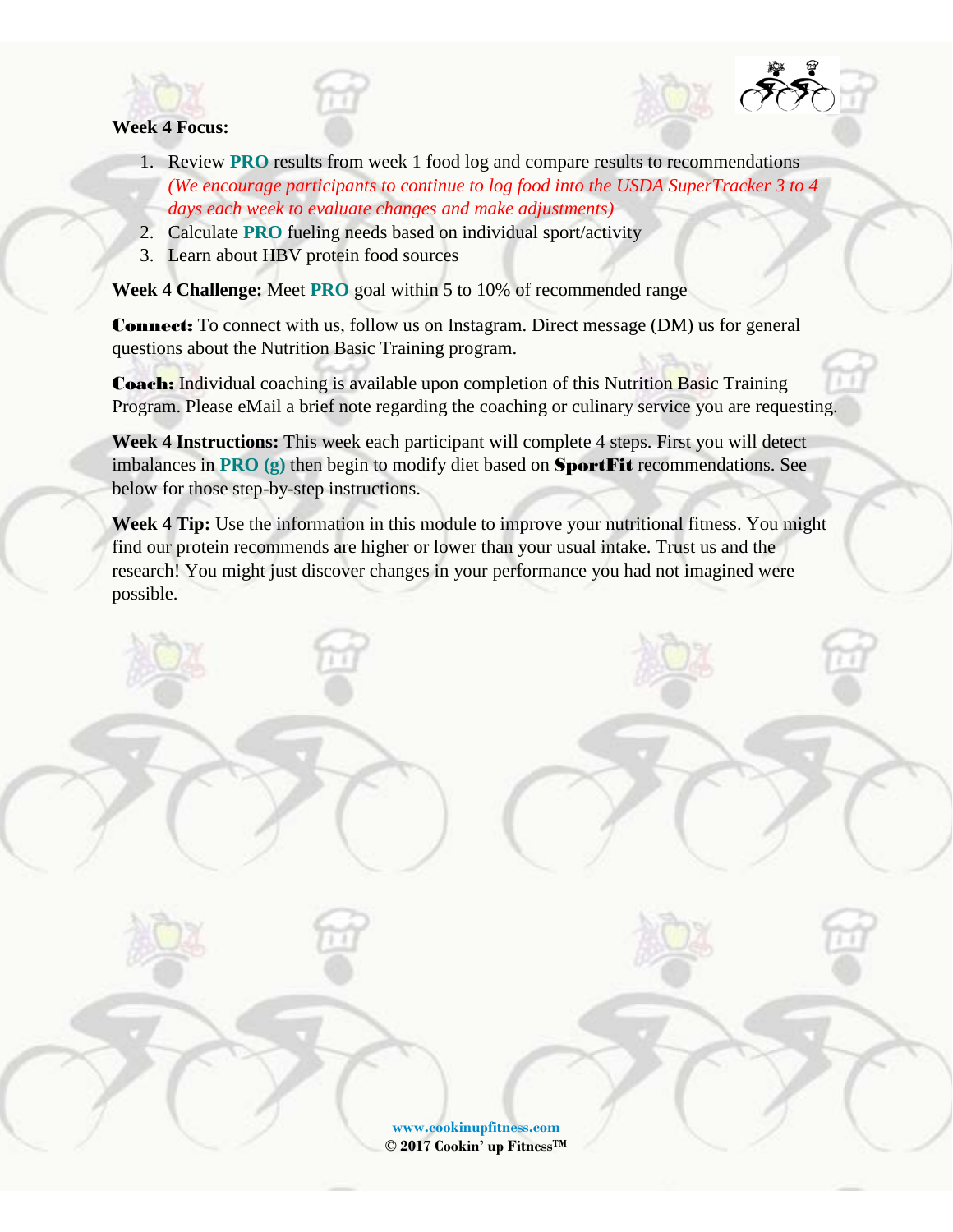**Step 1: Go to USDA SuperTracker, pull the Nutrients Report and Review Results for PRO intake.**

**Instructions:** Go to the **USDA SuperTracker,** select "**My Reports, Nutrients Report"** and enter the date range of the food and beverage intake recorded from past week. Then select create report. You will see a report that looks similar to that shown below.

| heading.                                        | Get your average intake of nutrients (for example, calcium, sodium, vitamin D) for any time period<br>you choose. See which of your food selections were highest or lowest in a nutrient by clicking the |                      | Export Report As: 1 PDF X Excel W Word<br>You will need the free Adobe Acrobat Reader plug-in to view<br>and print the exported PDF files. |
|-------------------------------------------------|----------------------------------------------------------------------------------------------------------------------------------------------------------------------------------------------------------|----------------------|--------------------------------------------------------------------------------------------------------------------------------------------|
| <b>View Report from:</b>                        | thru<br>01/05/17<br><b>HEE</b><br>01/05/17                                                                                                                                                               |                      | <b>Create Report</b>                                                                                                                       |
|                                                 |                                                                                                                                                                                                          |                      |                                                                                                                                            |
| Your plan is based on a 2000 Calorie allowance. | <b>KCSnyder's Nutrients Report 01/05/17 - 01/05/17</b>                                                                                                                                                   |                      |                                                                                                                                            |
| <b>Nutrients</b>                                |                                                                                                                                                                                                          | <b>Average Eaten</b> | <b>Status</b>                                                                                                                              |
| 田 Total Calories                                | <b>200</b><br><i>Aries</i>                                                                                                                                                                               | <b>1789 Calories</b> | OK                                                                                                                                         |
| ⊞ Protein (g)***                                | 46                                                                                                                                                                                                       | 86 g                 | OK                                                                                                                                         |

 $\rightarrow$  Review the average amount of  $(PRO)(g)$  consumed over the 3 to 4 day period. You will compare this number to your personalized **PRO (g)** goal calculated in **Step 2** shown below.

## **Step 2: Calculate PRO (g) Goal**

| <b>Table 1: Select Sport/Exercise</b>                                                                                                                                                                                | <b>PRO Factor (PF)</b>                                           |
|----------------------------------------------------------------------------------------------------------------------------------------------------------------------------------------------------------------------|------------------------------------------------------------------|
| General Activity/Training: 60 minutes/3 to 5 days/wk.                                                                                                                                                                | 0.8 to 1.0 g PRO/kg/day                                          |
|                                                                                                                                                                                                                      | Adults $\geq 60$ years old $\rightarrow 1.0$ to 1.2 g PRO/kg/day |
| Moderate to High Intensity Sports (MHIS): soccer, hockey,                                                                                                                                                            |                                                                  |
| tennis, basketball, swimming, sprinters (runners, cyclists,                                                                                                                                                          | $(1.0 \text{ to } 1.5g)$ PRO/kg/day                              |
| swimmers) Low Endurance/High Precision: baseball, golf                                                                                                                                                               |                                                                  |
| High Endurance Sports: tri-athletes, distance runners/swimmers/                                                                                                                                                      | 1.3 to $1.8g$                                                    |
| road cyclists, ultra-athletes                                                                                                                                                                                        | PRO/kg/day                                                       |
| <b>Strength Building or High Volume Intensity Training: weight</b>                                                                                                                                                   | 1.6 to $1.7g$                                                    |
| lifting, competitive wresting, martial arts, gymnastics, figure skating                                                                                                                                              | PRO/kg/day                                                       |
| Note: Adapted from: Sports Nutrition, A Practice Manual for Professional 4th Ed. Dunford, 2006, Sport Nutrition: A review of the latest guidelines for exercise and sport nutrition; Afr J Clin Nutr 2013;26(1):6-16 |                                                                  |

**Part 1:** Calculate your individualized PRO (g) goal using the table above Step 1: Convert pounds to kilograms (take your body weight (lbs.)  $/ 2.2$ ) = kg body weight Step 2: Kg body weight  $x(PF)(s$  (select from Table 1) = PRO/g goal (NOTE: Transfer this number to the PRO (g) section of your SportFit Nutrition Plan)

*Example:* **Female 125 lb. Field Hockey Player**  Calculation 1: 125 lbs.  $/ 2.2 = 56.8$  kg Calculation 2: 56.8 kg body weight x **MHIS PF**  $(1.0 \text{ to } 1.5 \text{g}) = 57 \text{ to } 85 \text{g/day}$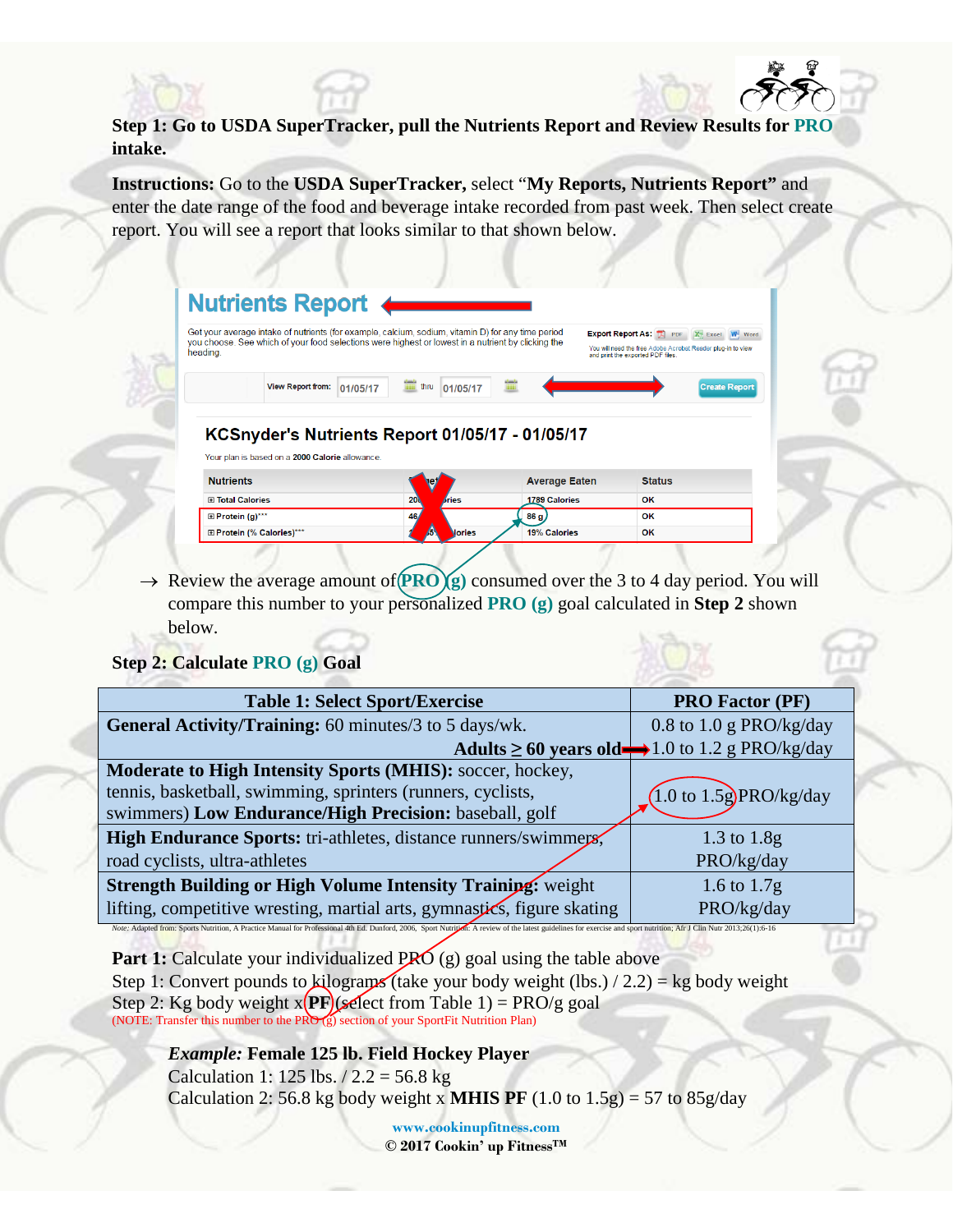

*Image reprint:* U.S. Food & Drug, Changes to the Nutrition Facts Food Label, web, 22 November, 2016.

**Step 3: Adjust intake to meet PRO (g) goal and review High Quality PRO foods sources** Below you will find **2 Tables**: 1) High Quality PRO Food List and 2) Quick Guide to estimate PRO (g) content in food

## **Instructions:**

**Step 1 of the Protein WISE** challenged you to review PRO (g) intake. Now it's time to determine if you're consuming the right amount of high quality PRO sources. Use the guides below to adjust eating habits toward your goal.

## **Total PRO (g)**

 $\rightarrow$  If the total PRO (g) intake is too high or too low use **Tables 1 & 2** to assist you in adjusting portion sizes and selection of high quality protein foods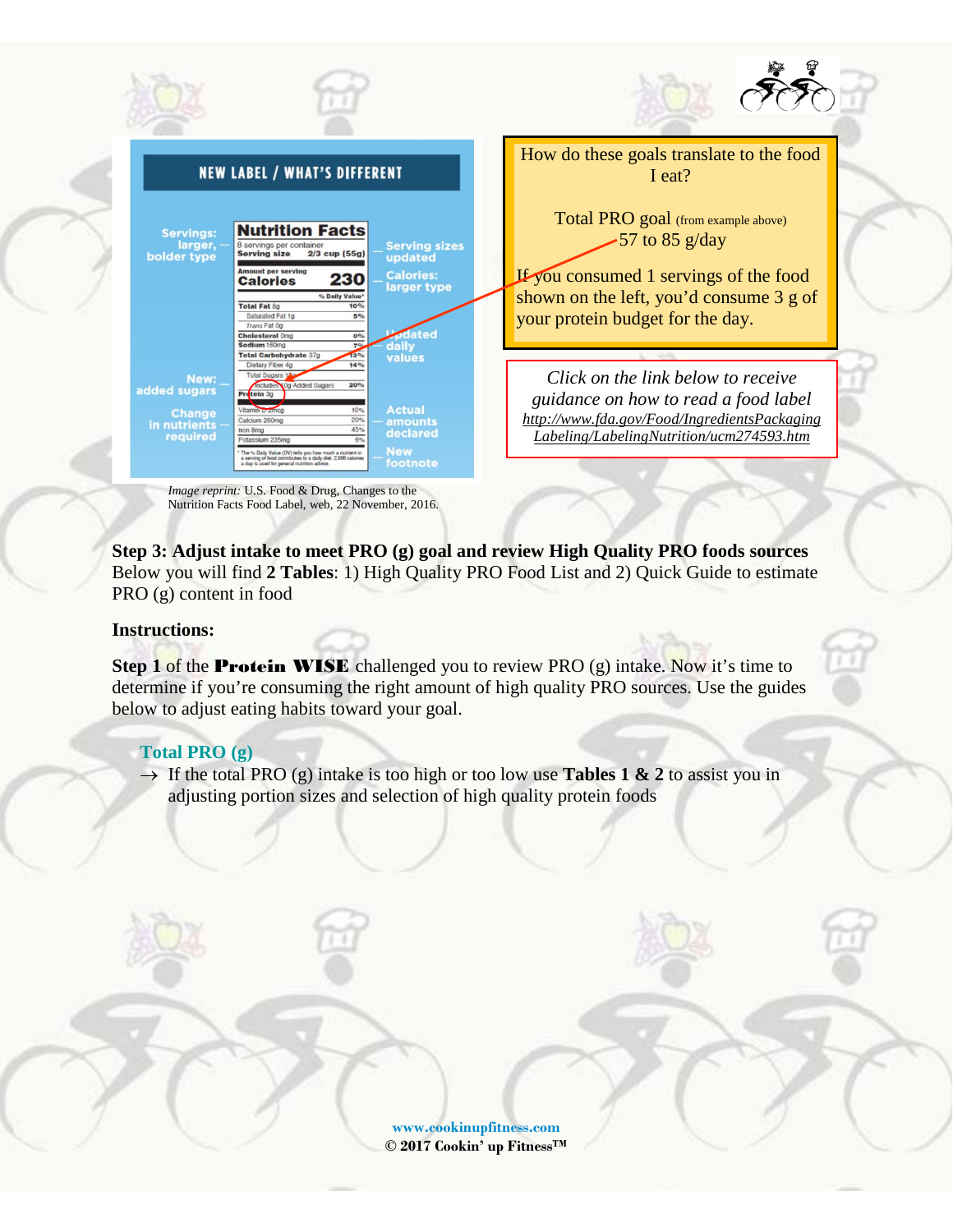



# **Table 2 Quick Guide to Estimate PRO (g) Content in Food**

| <b>Grains</b>             | <b>Serving</b><br><b>Size</b> | $\sim$<br>PRO(g) | Lentils, Beans,<br>Peas, & Nuts | <b>Serving</b><br><b>Size</b> | PRO(g)         |
|---------------------------|-------------------------------|------------------|---------------------------------|-------------------------------|----------------|
| Barley, pearled           | 1 c cooked                    | $\overline{4}$   | <b>Black Beans</b>              | 1 c cooked                    | 16             |
| <b>Buckwheat or whole</b> | 4" diameter                   | 2 to 3.5         | Pinto, Navy,                    | $\frac{1}{2}$ c cooked        | 7              |
| wheat Pancake             |                               |                  | <b>Kidney Beans</b>             |                               |                |
| <b>Bulgur</b>             | 1 c cooked                    | 6                | Soy Beans,                      | $\frac{1}{2}$ c cooked        | 8              |
|                           |                               |                  | shelled Edamame                 |                               |                |
| Long grain or brown rice  | 1 c cooked                    | 4.8              | <b>Green Peas</b>               |                               | $\overline{7}$ |
| Oats                      | $\frac{1}{2}$ c Raw           | 13               | Lentils                         | $\frac{1}{2}$ c cooked        | 9              |
| Quinoa                    | 1 c cooked                    | 8                | Tofu                            | 3 oz.                         | 12             |
| <b>Sprouted Grains</b>    | 1c                            | 8                | Almonds $\&$                    | 1 oz.                         | 6              |
|                           |                               |                  | Mix nuts                        |                               |                |
| <b>Wheat Germ</b>         | $1$ oz.                       | 6                | Cashews                         | $\frac{1}{4}$ c               | $\overline{5}$ |
| <b>Whole Grain Pasta</b>  | 1 c cooked                    | $7\overline{ }$  | Peanuts                         | $\frac{1}{4}$ c               | 8              |
| <b>Whole Wheat Bread</b>  | 1 slice                       | $2 - 3$          | <b>Peanut butter</b>            | 2 tbsp.                       | 8              |

| <b>Dairy</b>                | <b>Serving</b><br><b>Size</b> | PRO(g)                 | <b>Meat/Poultry</b><br>Fish        | <b>Serving</b><br><b>Size</b> | PRO(g)     |
|-----------------------------|-------------------------------|------------------------|------------------------------------|-------------------------------|------------|
| Egg                         | 1 whole                       | $5 - 7$                | <b>Beef Jerky</b>                  | $1$ oz.                       | 13         |
| <b>Cottage Cheese</b>       | 1c                            | 27                     | Steak or lean<br>Pork Chop         | 3 oz.                         | $23 - 26$  |
| Greek Yogurt                | 6 oz.                         | 17                     | <b>Chicken Breast</b>              | 3 oz.                         | 24         |
| Cow or Soy Milk             | 1c                            | 8                      | <b>Turkey Breast</b>               | 3 oz.                         | 18         |
| <b>Almond Milk</b>          | 1 <sub>c</sub>                | $\mathcal{D}_{\alpha}$ | Tuna, Salmon,<br>Halibut, Tilapia, | 3 oz.                         | $20 - 25$  |
| <b>Coconut or Rice Milk</b> | 1 <sub>c</sub>                | $0.3 - 0.7$            | <b>Sardines</b>                    |                               |            |
|                             |                               |                        |                                    |                               |            |
| <b>Dried Fruit</b>          | $\frac{1}{4}$ C               |                        | Vegetables                         | Vary                          | $1$ to $3$ |

**Note:** The above table is a "quick guide" to illustrate the content of PRO (g) in typical servings of food. The best way to align PRO (g) goals to actual intake is to log in the USDA SuperTracker for the duration of this program. This will allow you to gain confidence in knowing the right amount PRO (g) to eat each day as well as the PRO content in the foods you typically consume.

*Note:* Adapted from: USDA Food Composition Database. https://ndb.nal.usda.gov/ndb/search/list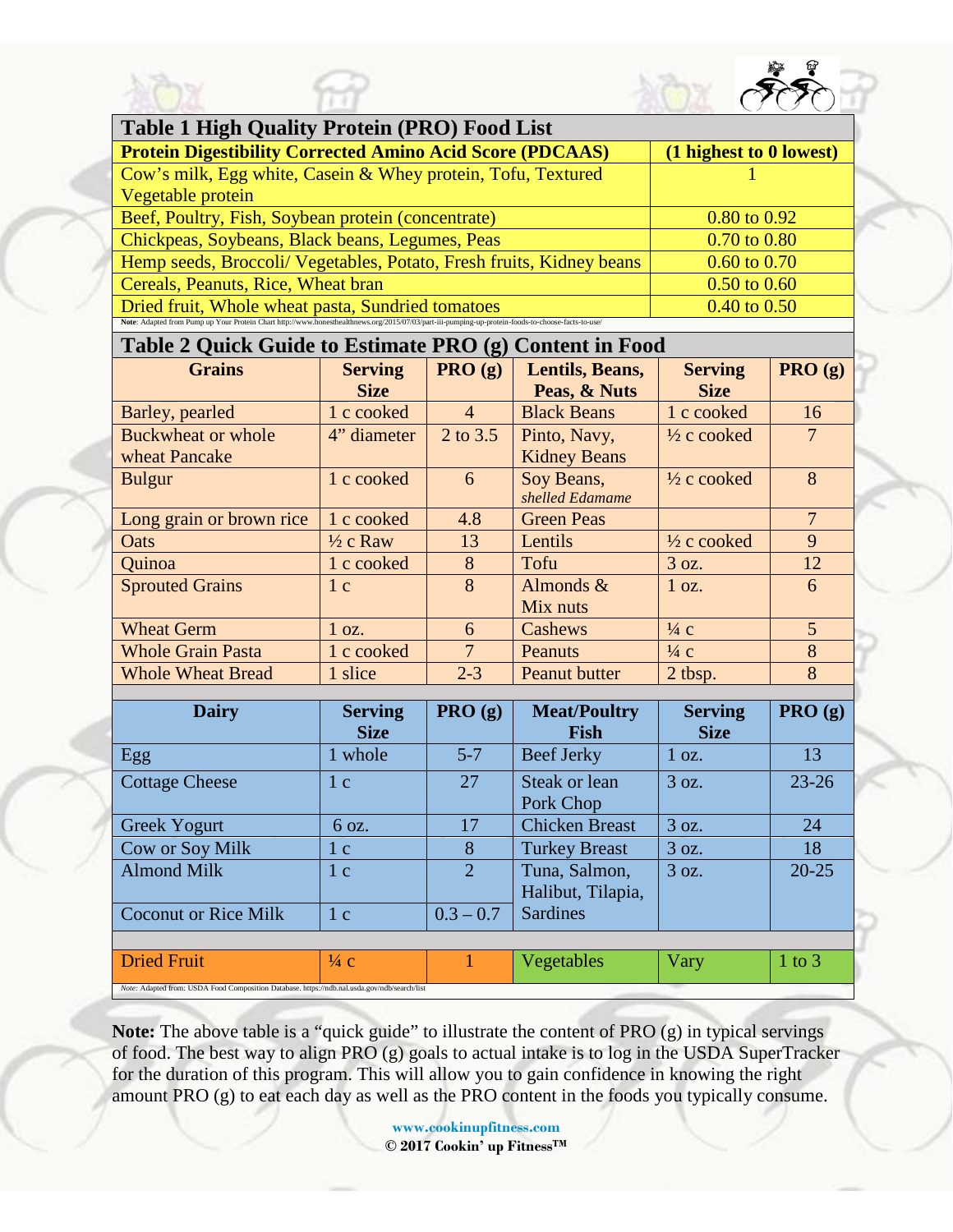# **Step 4: Transfer results to the** SportFit Nutrition Plan

**Congratulations!** You have officially completed the macronutrient portion of your personalized nutrition plan. Transfer PRO (g) nutrient goal calculated in **Step 2** above to week 4 of the SportFit Nutrition Plan. Once you have completed this program you are eligible to enroll in our SportFit Cookin' Program. In SportFit Cookin' you will learn how to prepare and incorporate the foods we recommend in to your daily diet. Next week we will learn about hydration and put the final touches on your nutrition plan.